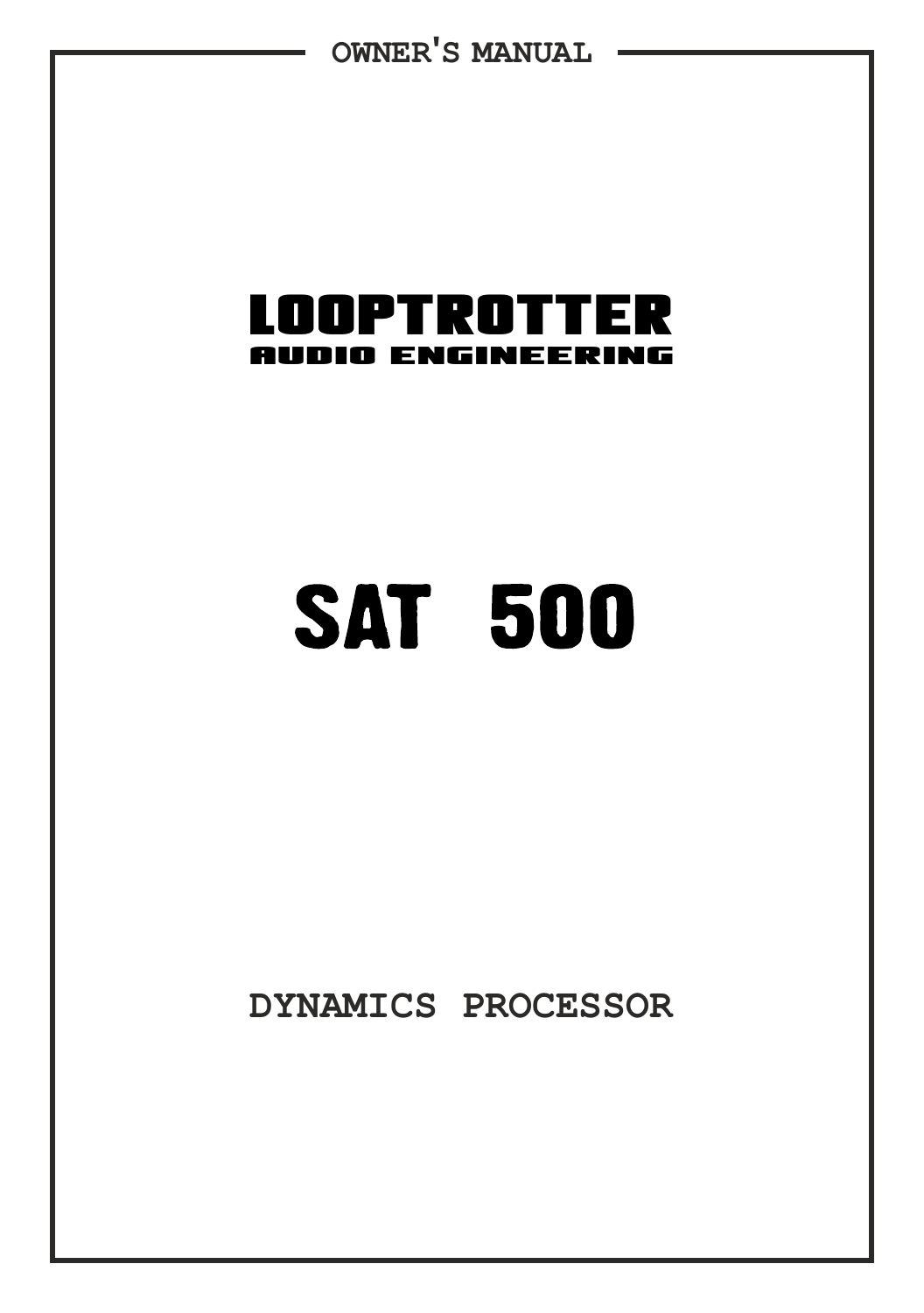## **SAT 500**

**SAT 500** is a single channel module in 500 format fitted with a saturation circuit, which adds low order harmonics and smoothly evens the signal, all in an amazingly musical and ear friendly way. It can significantly increase the RMS level. The sound refers to old tube mixing consoles and tape recorders.

**SAT 500** is equipped with unique solutions shaping the content of harmonics in the processed signal.

The **HI SMOOTH** function boost high frequencies before the saturation circuit and attenuate them after the saturation circuit. This function causes a higher saturation of high frequencies with harmonics, which causes smoothing of the signal and pleasant compression for the ear.

The **LO SAFE** function reduces the low-frequency amplitude before the saturation circuit and boost it after the saturation circuit. This function "protects" the lowest frequencies before the fast clipping and is invaluable especially for instruments with a high content of low frequencies such as bass, kick drum, group of drums or the whole mix.

The depth of saturation is smoothly controlled with the **DRIVE** knob.

**SAT 500** features an independent control over **DRY** and **WET** signal.

The depth of saturation (the amount of added harmonics) is indicated by two LEDs, lighting up at 4 and 8% THD.



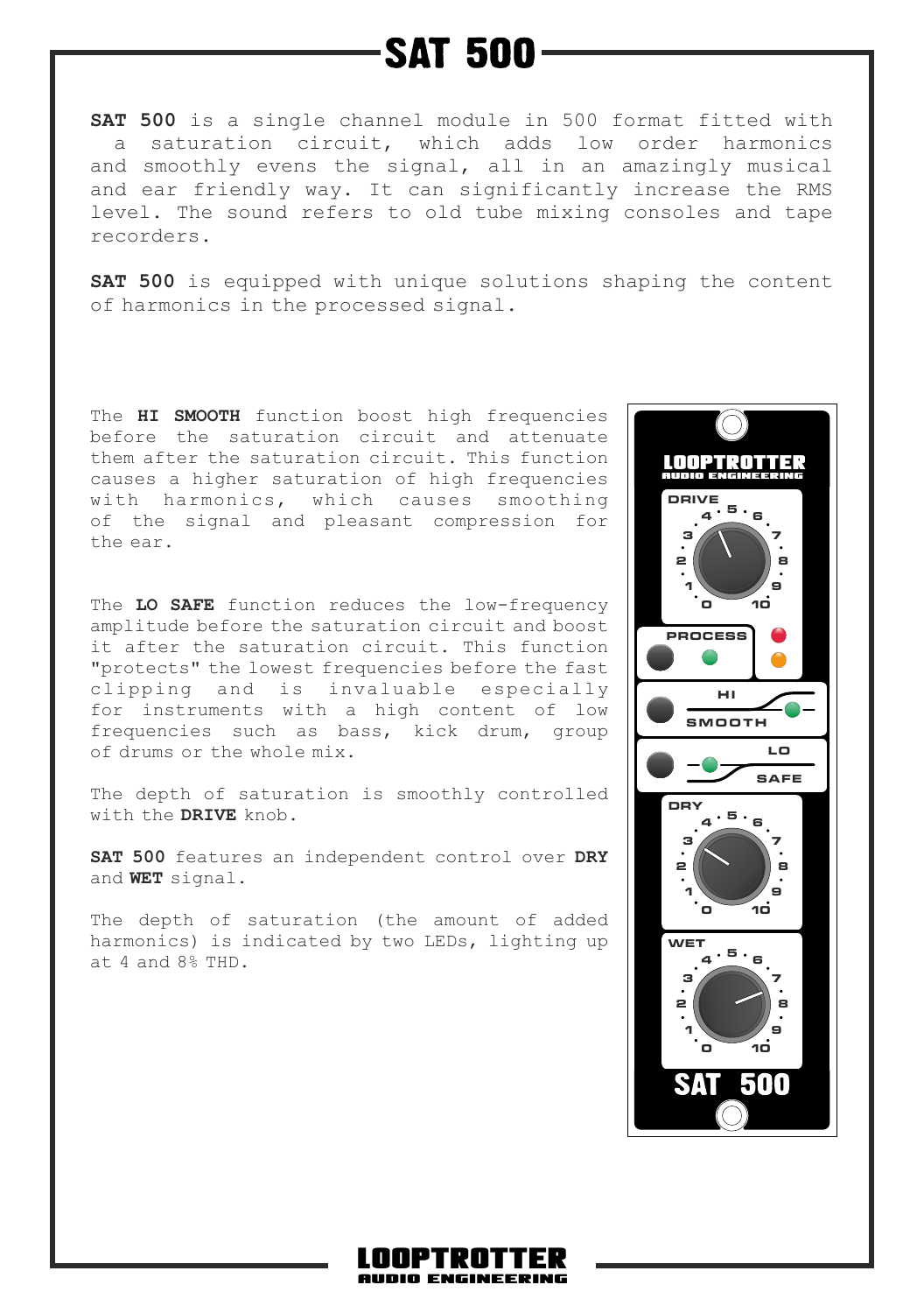